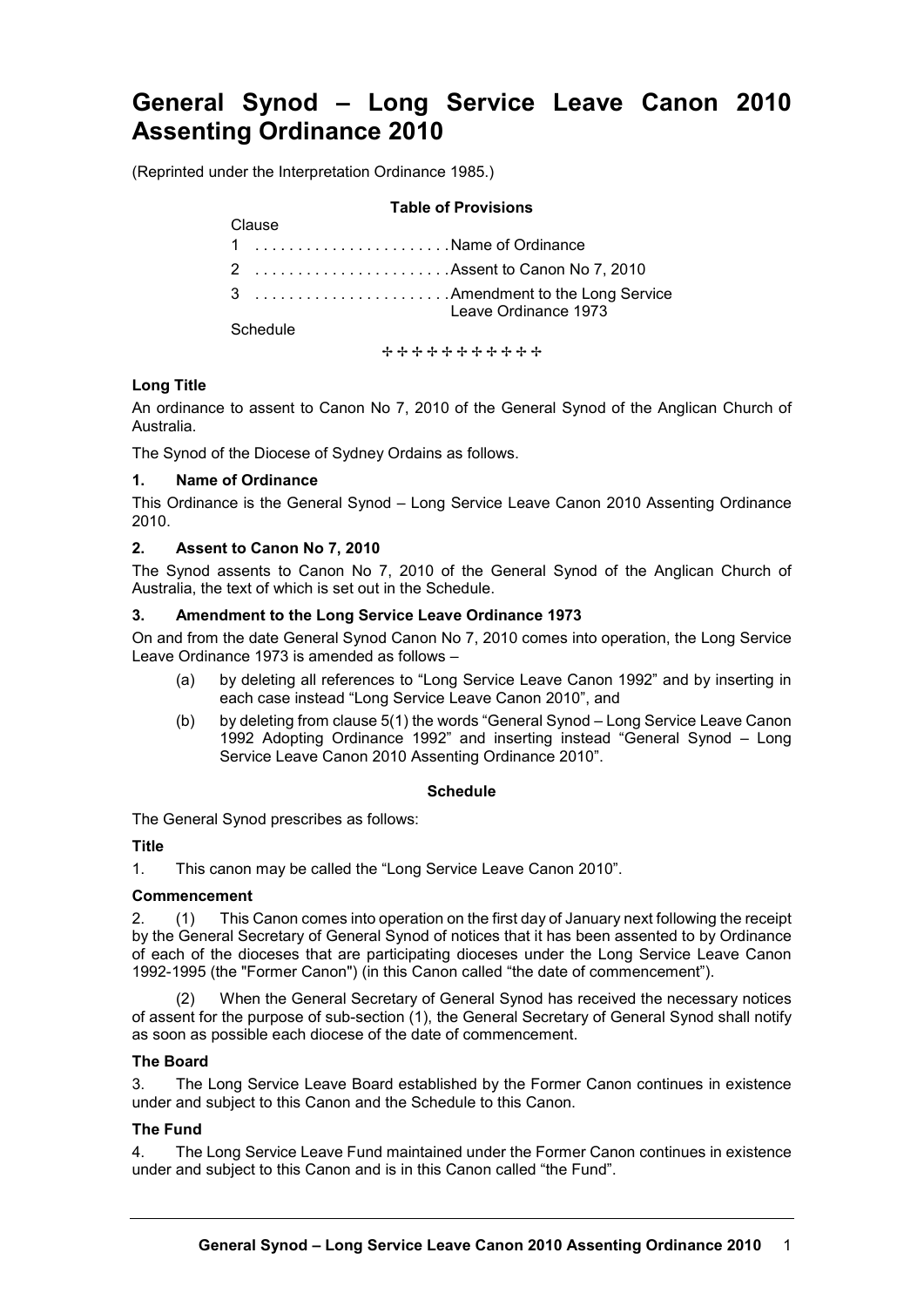# **Repeal**

5. The Former Canon, the Long Service Leave (Amendment) Canon 2001 and the Long Service Leave Canon 2007 are repealed except that (save as provided in this Canon expressly or by necessary implication) all persons things and circumstances appointed or created by or under the Long Service Leave Canon 1966-1987 ("the Initial Canon") or the Former Canon or existing or continuing under them immediately before the date of commencement under and subject to this Canon and the Schedule continue to have the same status operation and effect as they respectively would have had if the Initial Canon and the Former Canon had not been so repealed.

## **Entitlements**

6. The provisions of the Long Service Leave scheme are prescribed in the Schedule.

## **Amendments to Schedule**

- 7. (1) The Standing Committee of General Synod
	- (a) may make regulations relating to the general operation of this Canon;
	- (b) may, with the written consent of each Metropolitan, make such regulations amending the Schedule as the Standing Committee considers necessary for the purpose of ensuring that its provisions are consistent with legislation enacted by the Commonwealth, a State or Territory and applicable to the subject matter of this Canon.

(2) A regulation made under sub-section (1)(b) ceases to have effect on 31 December after the close of the next ordinary session of General Synod.

8. Any amendments to the Schedule shall be advised to the participating dioceses and organisations within 60 days of the agreement in clause 8.

## **Financial Protection Canon**

9. The Corporation referred to in the Schedule is declared to be an Organisation to which the Financial Protection Canon 1995 applies.

# **SCHEDULE**

# **PART I: INTRODUCTORY**

#### **Definitions**

1. (1) Under this Schedule or in any regulation made pursuant to the provisions of this Schedule except in so far as the context or subject matter otherwise requires or indicates –

"Board" means the Long Service Leave Board constituted under Part II of this Schedule;

"Church" means the Anglican Church of Australia;

"Commencement Date" means the date of commencement of the Long Service Leave Canon 2010;

"Corporation" means the company limited by guarantee incorporated under the law of Victoria under the name Anglican Long Service Leave Fund Limited;

"Eligible Charity" means an institution, fund or trust established and maintained for the advancement of religion or other public charitable purposes the income of which is exempt from income tax in Australia;

"Former Canon" means the Long Service Leave Canon 1992 - 1995;

"Fund Year" means a period of 12 months ending on the 31st day of December, or on such other date as the Board may determine, and includes, if the Board determines another date, such period more or less than 12 months as the Board determines;

"Initial Canon" means the Long Service Leave Canon 1966 - 1987;

"Member of the Clergy" means –

- (i) a bishop of a diocese;
- (ii) a person in holy orders collated instituted or licensed by the bishop of a diocese to the cure of souls in a parish or to any other appointment in a parish;
- (iii) a bishop, dean, archdeacon, canon, principal, vice principal or tutor in holy orders of a university or theological college, a principal of a school or a chaplain, or other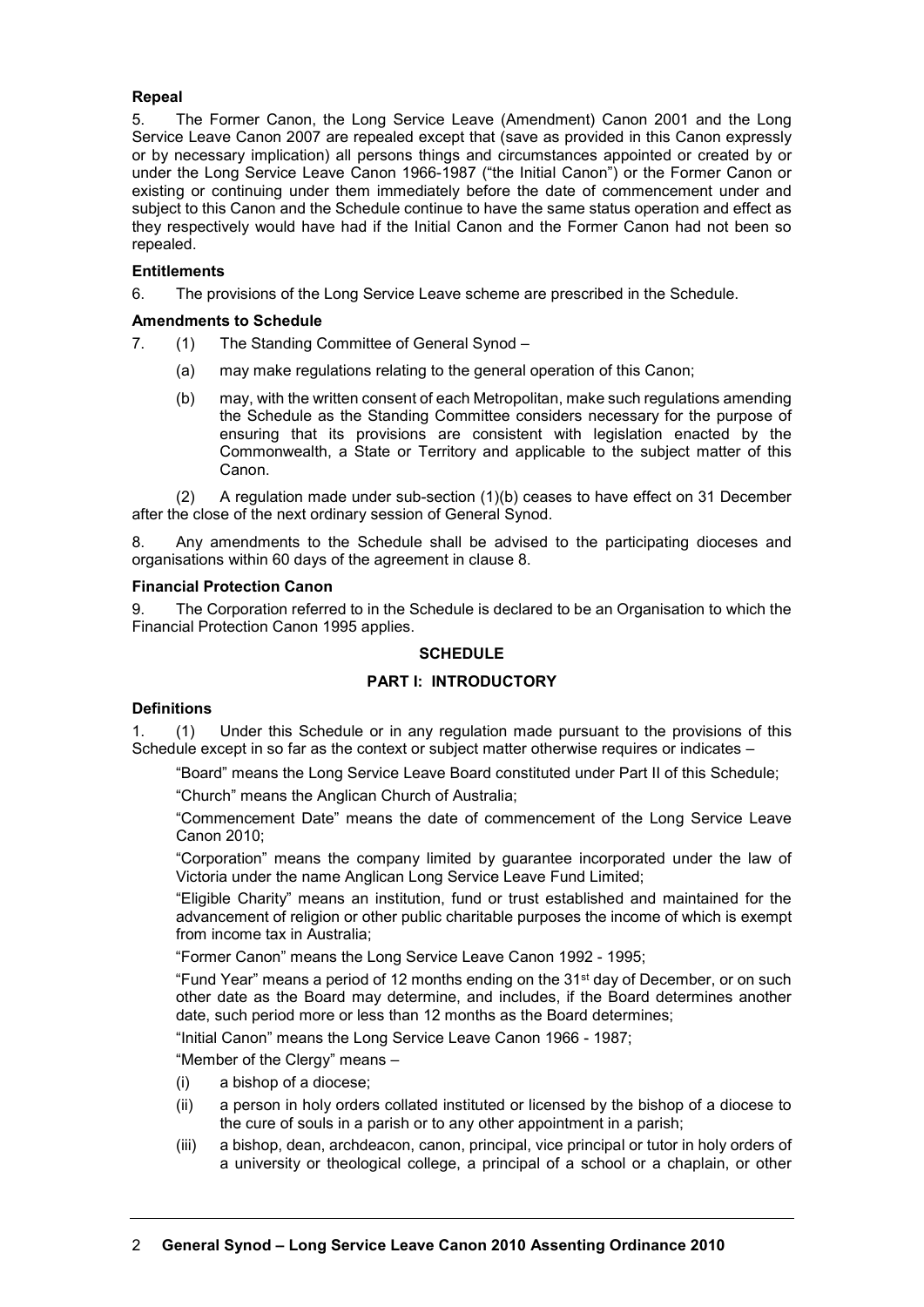person in holy orders licensed to a distinct official position in the diocese or holding some other licence of the bishop of the diocese;

- (iv) a person in holy orders on missionary service;
- (v) for the purposes of this Schedule, in relation to a diocese the synod of which so resolves, a person licensed by the bishop of the diocese to exercise the office of deaconess in that diocese; or
- (vi) the Bishop to the Defence Force and Defence Force chaplains in holy orders;

"Notional Stipend" means notional annual stipend within the meaning of section 41;

"Ordinary Stipend" in relation to a participant means stipend or salary at the rate paid to the participant immediately preceding the date on which the participant enters or is deemed to enter upon long service leave;

"Parish" includes any parochial district, or similar pastoral division constituted by or under ordinance of the synod of a diocese;

"Participant" means –

- (i) a member of the clergy in receipt of an ordinary stipend; or
- (ii) a person employed by a participating diocese or participating organisation who:
	- (a) with the consent of the Board is nominated as a participant by the participating diocese or participating organisation; or
	- (b) is a member of a class of people defined with the consent of the Board as a participant by the participating diocese or participating organisation;

for the purposes of this Schedule;

"Participating Diocese" means –

- (i) a diocese of the Church which was a participating diocese for the purposes of the Initial Canon or the Former Canon; and
- (ii) a diocese of the Church admitted under Part V of this Schedule to be a participating diocese;

"Participating Organisation" means –

- (i) an organisation which was a participating organisation for the purposes of the Initial Canon or the Former Canon; and
- (ii) an organisation admitted under Part V of this Schedule to be a participating organisation;

"Proper Officer" in relation to a participating organisation, means the person particulars of whose office, name and address are furnished to the Board by the participating organisation as those of the proper officer for the time being of the organisation for the purposes of this Schedule;

"Qualifying Service" means qualifying service within the meaning of section 34;

"Sabbatical Allowance" means an allowance paid to a participant to assist with the cost of taking leave;

"Service" means paid service in a full time or part time capacity as a participant;

- $(i)$  in a diocese of the Church or in a diocese which was formerly part of the Church;
- (ii) as a missionary being service which the Board with the approval of the Standing Committee prescribes either generally or in a particular case to be or to have been missionary service; or
- (iii) as an employee of a participating organization and includes any period during such service of annual holiday leave or of furlough and any period of long service leave under the Initial Canon and/or Former Canon or this Schedule, and "serve" and "serving" have corresponding meanings; and

"Standing Committee" means the Standing Committee of General Synod.

(2) Except in so far as the context or subject matter otherwise requires or indicates, words importing the singular number include the plural number and vice versa and words importing the masculine gender import the feminine and except for the word "deaconess", words importing the feminine gender import the masculine.

(3) Headings of parts of this Schedule are deemed to be part of this Schedule but the headings to sections and any footnotes are not.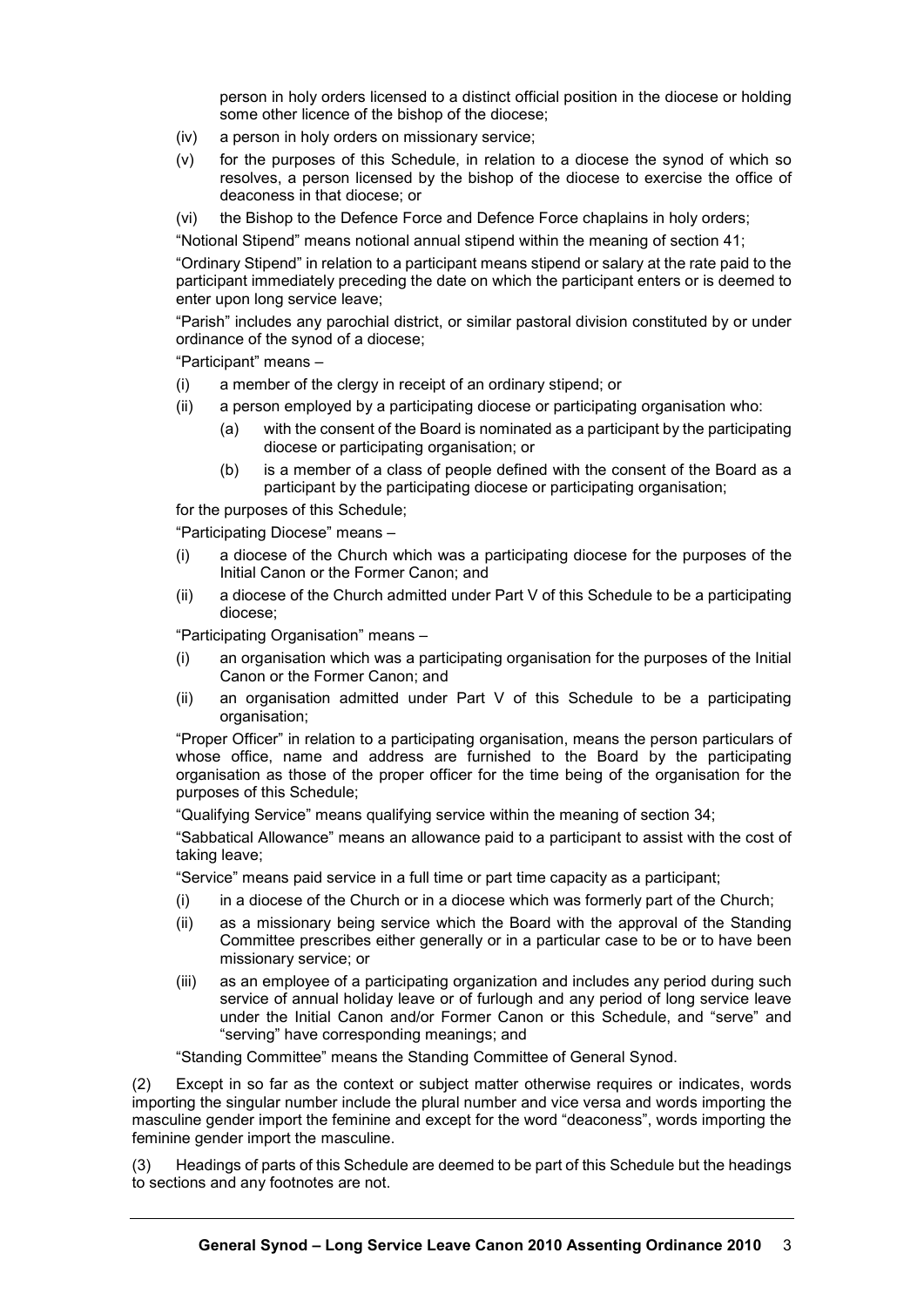# **PART II: THE BOARD**

# **The Board**

2. For the purposes of this Schedule there is a Board called the Long Service Leave Board.

# **Membership**

3. (1) A person may not be elected a member of the Board who has been declared by any competent court incapable of managing his or her affairs.

- (2) Subject to section 4, the Board consists of 9 persons namely –
- (a) 1 member of the House of Bishops;
- (b) 2 members of the House of Clergy; and
- (c) 4 lay members of this Church;

each of them elected at an Ordinary Session of General Synod by the House of which that person is a member, or in the case of lay members, by the House of Laity and

(d) 2 members appointed by the Board for such term (not exceeding 3 years) as the Board may determine.

(3) Upon the date of commencement, the persons who held office as members of the Board established by the Former Canon hold office as members of the Board established by this Schedule as if duly elected by the respective House of General Synod of which they are members, or in the case of lay members by the House of Laity.

(4) A member of the Board to whom sub-section (3) applies holds office, subject to this Schedule, until –

- (a) in the case of the member who is elected by the House of Bishops, or of the member who is elected by the House of Clergy and the 2 members who are elected by the House of Laity to whom this paragraph applies, the first ordinary session of General Synod next following the date of commencement; or
- (b) in the case of any other of those members until the second ordinary session of General Synod next following the date of commencement.

(5) The members elected by the House of Clergy, and the members elected by the House of Laity, respectively, shall determine among themselves which member elected by the House of Clergy and which 2 members elected by the House of Laity paragraph 3(4)(a) shall apply to and, failing determination within 1 month after the date of commencement, the General Secretary of General Synod shall make the determination by lot.

- (6) Subject to sub-section 3(4) –
- (a) a member of the Board elected by the House of Bishops holds office until the ordinary meeting of General Synod next following the election of the member; and
- (b) a member of the Board elected by the House of Clergy or House of Laity holds office until the second ordinary session of General Synod next following the election of the member.
- (7) A member of the Board is eligible for re-election.

# **Vacancies**

- 4. (1) A member of the Board ceases to hold office if the member
	- (a) resigns;
	- (b) dies;
	- (c) is declared by any competent court incapable of managing his or her affairs and remains so;
	- (d) fails to attend three successive meetings of the Board without leave of the Board; or
	- (e) is removed by resolution of the Standing Committee.
	- (2) The Standing Committee by resolution may at any time –
	- (a) remove a member of the Board from office; or
	- (b) fill a vacancy which occurs in an office of member of the Board.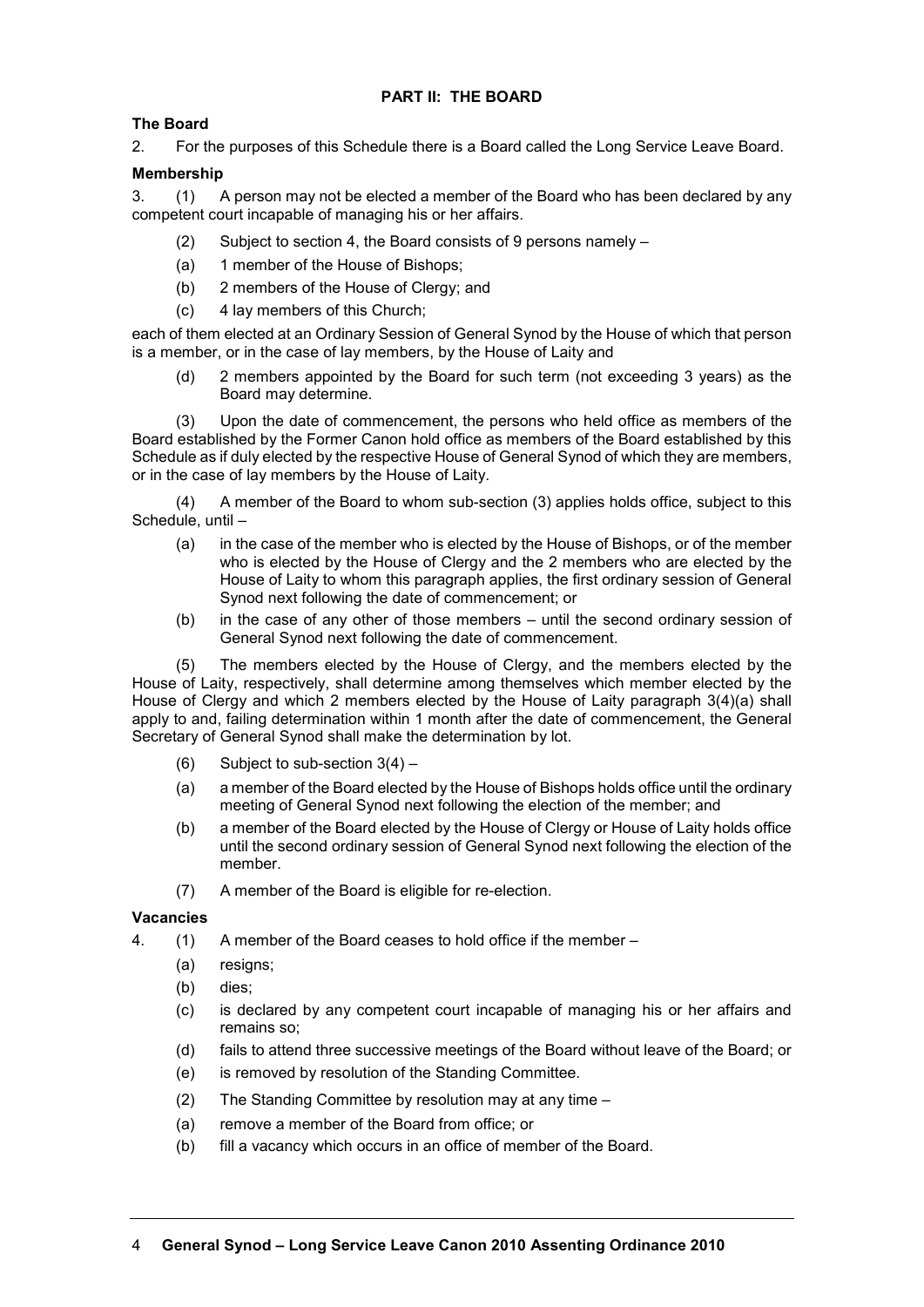(3) If a vacancy is filled by the Standing Committee under sub-section (2) the office of a member of the House of Bishops must be filled by a member of the House of Bishops, the office of a member of the House of Clergy must be filled by a member of the House of Clergy and the office of a lay member must be filled by a lay member of this Church.

(4) A vacancy or the omission to fill a vacancy does not affect the acts or authority of the Board.

(5) A person appointed to fill a vacancy holds office for the balance of the term of the person being replaced.

#### **Chair**

5. (1) The Board at its first meeting after each General Synod must elect from among its members a person to occupy the chair.

(2) In the absence of that person from a meeting of the Board the members present must elect from among themselves some other person to occupy the chair.

## **Quorum**

6. The quorum for a meeting of the Board is 5 members.

## **Functions**

7. The functions of the Board are the management and control of the Fund and any other functions which this Canon or the regulations require to be performed, and does not vest in some other body or person.

#### **Powers**

8. (1) The Board in performance of the functions vested in it by this Schedule has such powers as –

- (a) are necessarily incidental to or convenient for the due performance of those duties; or
- (b) are expressly vested in the Board by this Schedule.
- (2) The Board may employ as agents and pay –
- (a) any accountant, actuary, banker, barrister, solicitor, estate agent, fund manager, insurance broker, stock broker or other professional person; or
- (b) any suitably qualified organisation;

to perform any function of the Board under the Long Service Leave Canon 2007 and this Schedule.

#### **Rules and Regulations**

9. (1) Subject to Part IV of this Schedule the powers of the Board include the power by resolution of the Board to make rules and regulations not inconsistent with this Schedule and necessary or convenient to be made for giving effect to this Schedule including, but without limiting the generality of the foregoing, with respect to –

- (a) the Board's own proceedings records and reports including the procedure for the making of rules and regulations and, without divesting itself of its responsibilities under this Schedule, the appointment of committees of its members and co-option to membership of any such committee;
- (b) the contracting out to a suitably qualified organisation of the day to day administration of the Fund in accordance with the directions of the Board;
- (c) the appointment of all necessary officers, definition of their duties and their remuneration (if any);
- (d) money property investments and audit;
- (e) actuarial investigations consultation approval and advice;
- (f) contributors;
- (g) benefits; and
- (h) any matters in which under this Schedule the Board has a discretion power or duty.

(2) Upon making a rule or regulation the Board must cause notice of its terms to be given to the Standing Committee, to the Registrar of every participating diocese and to the proper officer of every participating organisation.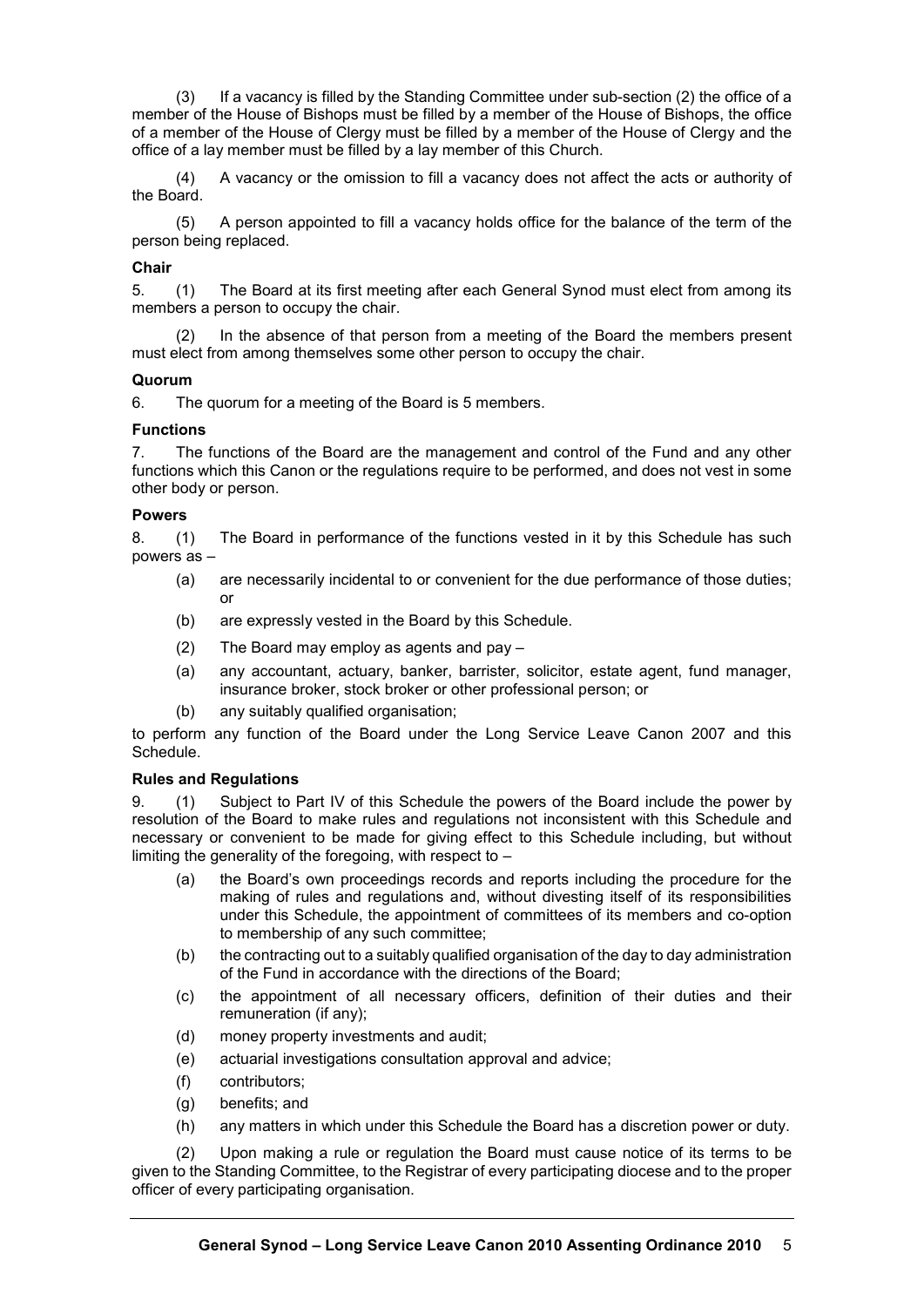(3) On the first day of the first Ordinary Session of General Synod after the making of a rule or regulation a copy of the rule or regulation must be laid before the Synod and it is lawful for the Synod at that session to disallow it, but disallowance by Synod does not invalidate or affect anything done or contracted to be done under a rule or regulation before its disallowance.

(4) The Standing Committee may disallow a rule or regulation made by the Board at the first meeting of the Standing Committee after notice is given under sub-section (2) but the disallowance does not in validate or affect anything done or contracted to be done under a rule or regulation before its disallowance.

(5) Upon disallowance by General Synod or the Standing Committee of a rule or regulation made under this Schedule the Standing Committee must cause notice of the disallowance to be given to the Board, to the Registrar of every participating diocese and to the proper officer of every participating organisation.

Where a rule or resolution is disallowed, any other rules or resolutions made by the Board have effect as if the disallowed rule or resolution had never been made.

## **Actuarial Advice**

10. No power or duty of the Board which entails actuarial knowledge, calculation or judgment may be exercised without obtaining and considering the advice of the Actuary.

## **Discretions**

11. Subject only to this Schedule, the Board in exercise of the authorities, powers and discretions vested in it under this Schedule has an absolute discretion and –

- (a) may exercise all or any of its powers, authorities and discretions from time to time; or
- (b) (except so far as it may be necessary to give effect to any legal or enforceable rights of any person) may refrain from exercising all or any of its authorities, powers and discretions from time to time or at all.

# **Declaration of Interest**

12. (1) Every member of the Board who –

- (a) is or becomes in any way, whether directly or indirectly, interested in a contract or proposed contract with the Corporation; or
- (b) holds an office or possesses property whereby whether directly or indirectly duties or interests might be created in conflict with that member's duties as a member of the Board; must as soon as practicable after the relevant facts have come to that member's knowledge declare the facts nature and extent of the interest or conflict at a meeting of the Board.

(2) That member must not for so long as the interest exists or the conflict is possible vote on any resolution of the Board touching that contract or property or office without the consent of all of the other members of the Board present.

(3) The requirements of the preceding paragraphs or sub-sections of this section do not apply in any case where the interest consists only of –

- (a) an interest in a contract or proposed contract with the Corporation if the interest of the member of the Board may properly be regarded as not being a material interest;
- (b) that member's interest as a participant; or
- (c) being an honorary office holder in an organisation or corporation with which the Corporation contracts.

#### **Indemnity**

13. (1) A person is entitled to be indemnified out of the Fund for any personal liability incurred by that person while acting within the authority conferred by this Schedule upon him or her as a member of the Board or officer or other appointee of the Board unless the personal liability is occasioned by that person's own dishonesty or by his or her wilfully and knowingly being a party to an act resulting in the personal liability.

(2) In relation to a person mentioned in sub-section 13(1) the expression "personal liability" means liability for –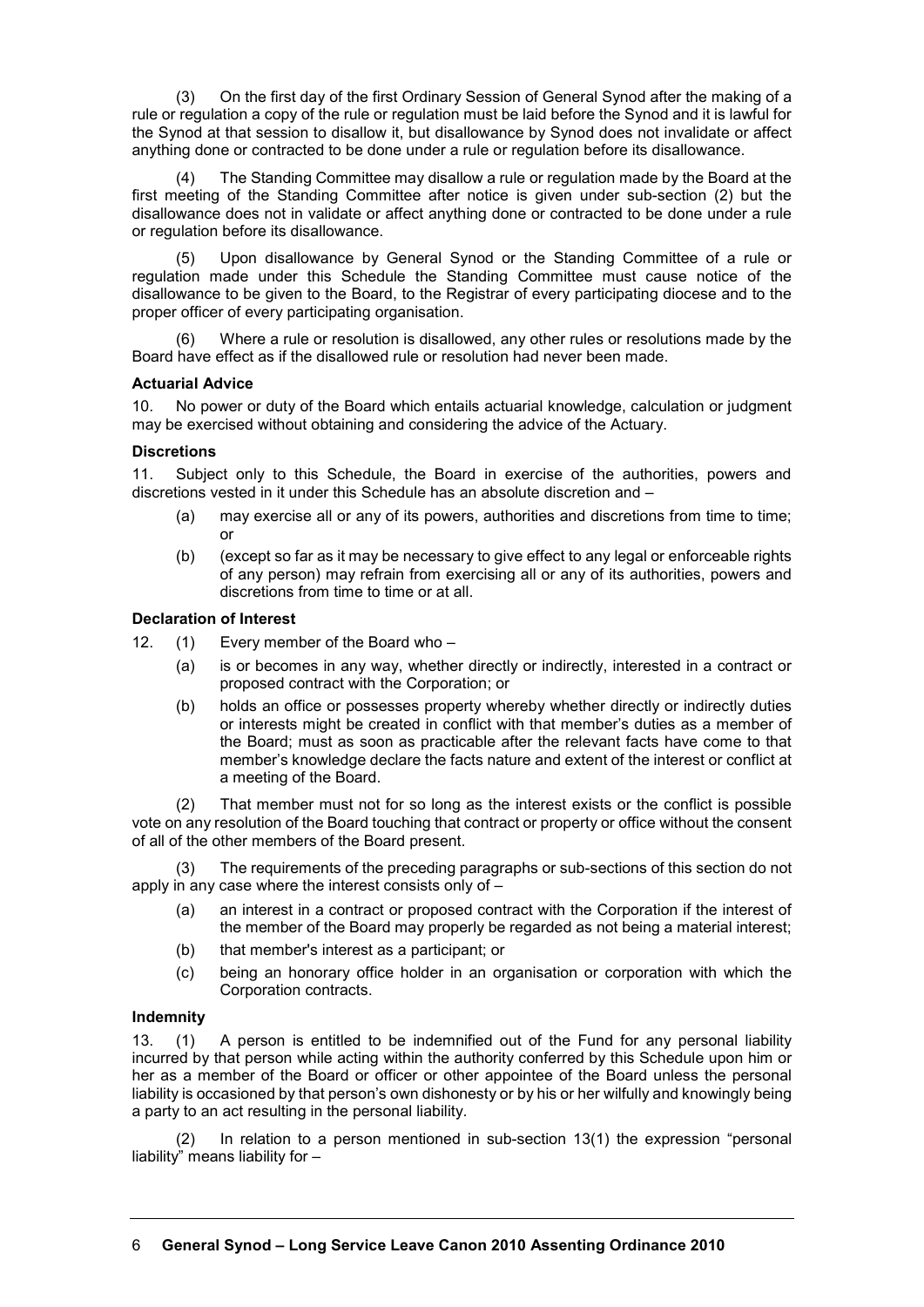- (a) any of his or her acts, receipts, neglect or default or those of any other Board member, officer or other appointee of the Board;
- (b) involuntary loss or misapplication of the Fund or of any entitlement payable from the Fund;
- (c) any loss which results from the insufficiency of any security or from any investment made by the Board in good faith; or
- (d) any loss brought about by a person or organisation employed under section 8 to perform a function of the Board in performing that function.

#### **Money**

14. (1) The Board must collect, and pay promptly into a bank, in the name of the Fund, all money paid to the Fund.

(2) The Fund must be applied by the Board to the purposes of this Schedule but the expenses of the Board and of the management of the Fund are a first charge on the Fund.

(3) A member of the Board or officer or other person appointed by the Board is entitled to be reimbursed or to have paid or discharged out of the Fund all expenses properly incurred in the performance of the duties of his or her office.

## **Financial Statements and Audit**

- 15. The Board must
	- (a) keep account of all money received by and disbursed from the Fund and all dealings in connection with that money;
	- (b) keep appropriate records and accounts in proper order, and make suitable arrangements for their custody and for custody of documents relating to the investments;
	- (c) prepare or have prepared as soon as practicable after the end of each Fund Year financial statements consisting of a balance sheet as at the end of the Fund Year and a statement of income and expenditure for that Fund Year;
	- (d) have the financial statements of the Fund audited by an auditor appointed by the Board; and
	- (e) require a report to be given to the Board by the auditor in respect of each such audit.

#### **Reporting**

16. (1) The Board must once at least in every year have copies of the audited financial statements together with a short report of the Fund's operations for the year provided to –

- (a) the Standing Committee;
- (b) the Bishop and Registrar of every participating diocese; and
- (c) the proper officer of every participating organisation.

(2) A report of the proceedings of the Board since the previous Ordinary Session of General Synod together with a copy of all financial statements and reports under sub-section 16(1) made since that Session must be laid before each Ordinary Session of General Synod.

#### **Limit of Payment**

17. Notwithstanding anything in this Schedule the Board is not bound to make any payment except out of funds held by it for the purposes of this Schedule.

#### **Insufficient Funds**

18. In the event of the funds held by the Board at any time being insufficient to make all the payments at that time payable by it under this Schedule the Board, subject to any direction of the Standing Committee, must make such payments as in its opinion are fair and equitable in the circumstances.

# **PART III: THE CORPORATION**

# **Appointment**

19. So far as the Corporations Act 2001 permits, the Board of the Fund must procure at all times that under the Memorandum and Articles of Association of the Corporation –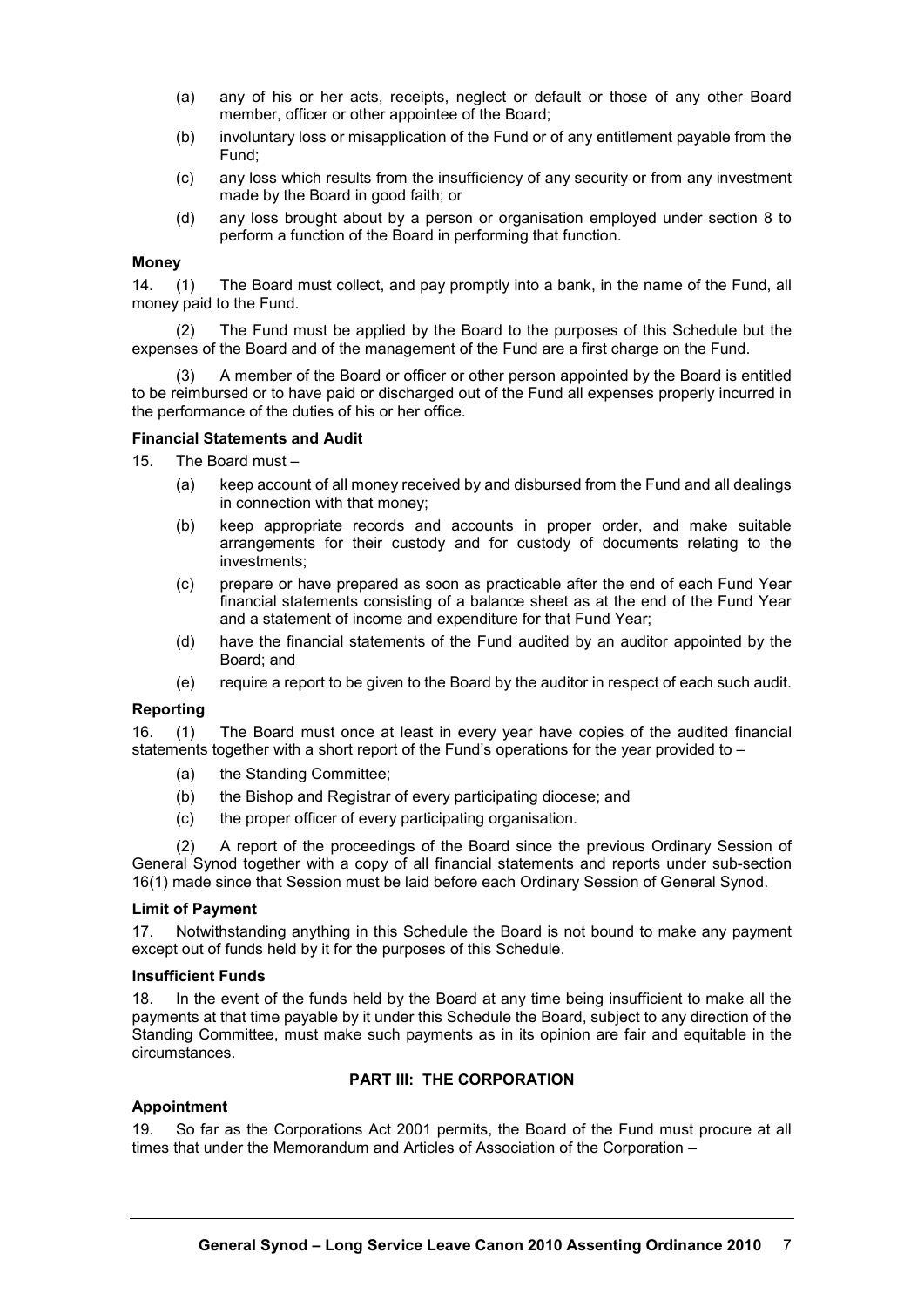- (a) there must be not less than 5 members of the Corporation;
- (b) except as provided in paragraph 19(a) the number of members of the Corporation always equals the number of members of the Board of the Fund;
- (c) the members of the Corporation are those persons who from time to time are the members of the Board of the Fund and have consented to be members of the Corporation;
- (d) only persons who are members of the Corporation are eligible to be directors of the Corporation and all members of the Corporation are directors of the Corporation; and
- (e) a person who ceases to be a member of the Board of the Fund ceases to be a member of the Corporation.

#### **Removal of Members**

20. So far as the Corporations Act 2001 permits, the Board of the Fund must procure at all times that under the Memorandum and Articles of Association of the Corporation a member of the Corporation who –

- (a) is continuously absent from the Commonwealth of Australia for more than 3 months without the consent of the remaining members of the Corporation:
- (b) resigns;
- (c) fails to attend 3 successive meetings of the Directors of the Corporation without leave of the Board of the Corporation;
- (d) becomes bankrupt; or
- (e) in the opinion of the remaining members of the Corporation or a majority of them otherwise becomes incapable or unworthy of acting; may be removed from office by the remaining members of the Corporation at a meeting of which 14 days notice has been given to that member wherever resident and to all other members of the Corporation for the time being in the Commonwealth of Australia.

## **Powers of Investment and Borrowing**

21. (1) The Corporation acting upon the direction of the Board of the Fund has power –

- (a) to invest the assets of the Fund;
- (b) to vary or realise those investments; and
- (c) to underwrite or sub-underwrite the issue of any investments authorised under this Schedule.

(2) The Corporation acting upon the direction of the Board of the Fund has power from time to time to borrow, or maintain an existing borrowing of money, whether by way of a secured or unsecured loan with a bank or other institution.

# **Duty of Investment**

- 22. Subject to
	- (a) the direction of the Board of the Fund; or
	- (b) the direction (if any) of  $-$ 
		- (i) General Synod; or
		- (ii) the Standing Committee;

the Corporation must invest such part or the whole of the Fund in such names in such manner and subject to such conditions as the Board of the Fund in its sole discretion determines.

# **PART IV: THE ACTUARY**

# **Appointment**

23. The Board must appoint an Actuary with appropriate qualifications and experience.

24. The Actuary holds office for a term of 3 years or such lesser period as is specified by the Board but is eligible for re-appointment for a further term.

#### **Actuarial Responsibilities**

25. (1) The Board must cause actuarial investigations of the affairs of the Fund to be made at such intervals not exceeding 3 years as may be decided by the Board.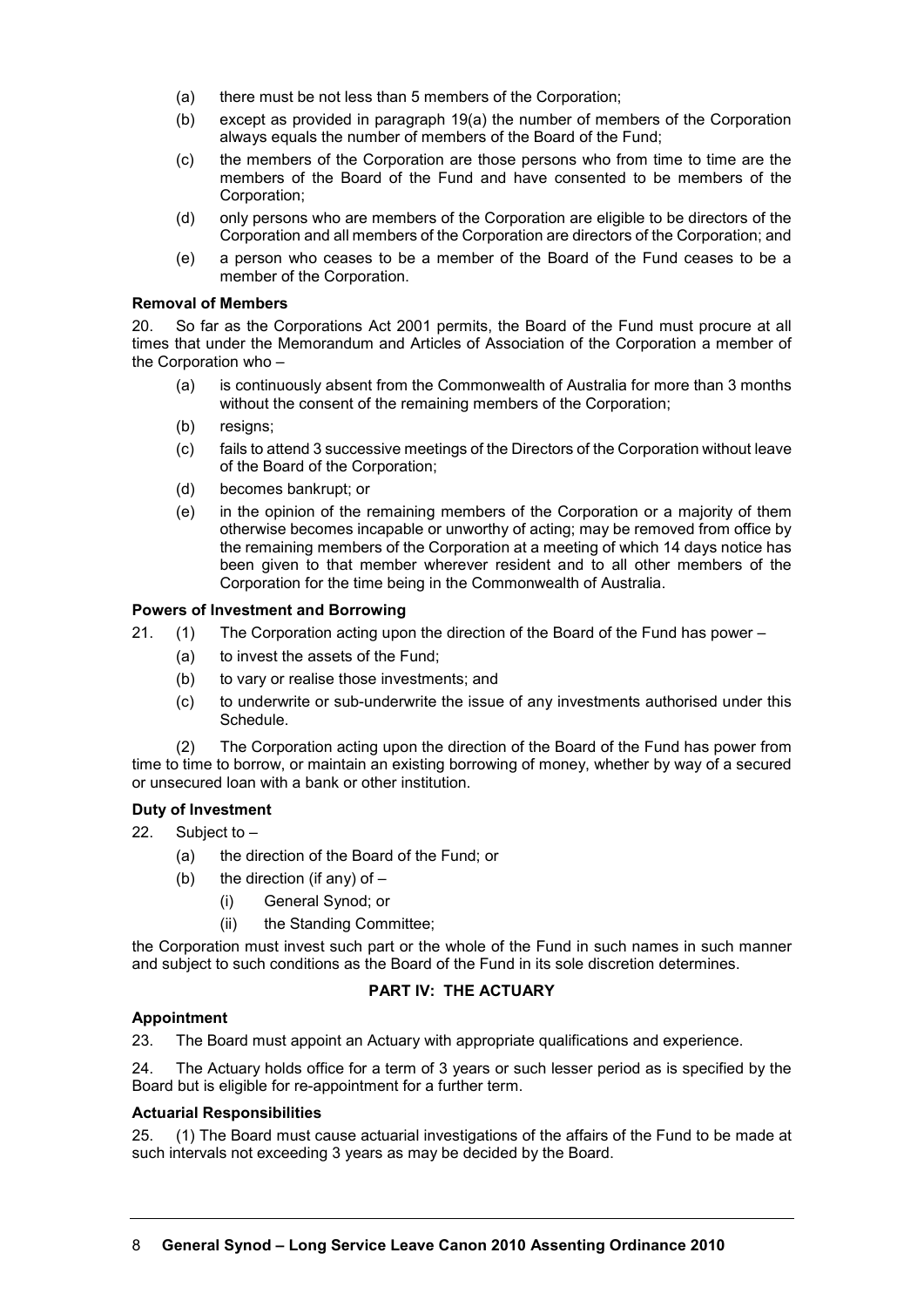(2) An actuarial report must be given to the Board in relation to each investigation referred to in sub-section 25(1).

(3) Arising from an actuarial investigation the Board may make, alter or rescind rules or regulations under section 9 relating to benefits payable to participants.

(4) The Actuary must give advice to the Board upon the request of the Board and may give advice at other times.

## **PART V: CONTRIBUTIONS**

#### **Additional Participating Dioceses**

26. Where the synod of a diocese which is not then a participating diocese adopts this Schedule, the Board may admit the diocese to be a participating diocese upon such terms and conditions (including terms as to retrospectivity) as the Board with the advice of the Actuary may determine.

## **Participating Organisation**

27. (1) An organisation which engages 1 or more members of the clergy and agrees to the terms and conditions of participation in the scheme of this Schedule, upon application to and approval by the Board, becomes a participating organisation.

A participating organisation may make contributions to the Fund on the account of any participant. Contributions must be of the amount and made at the times which would be appropriate if that participant were rendering qualifying service in a participating diocese.

## **Amount of Contributions**

28. Subject to any direction of the General Synod or of the Standing Committee the rate of annual contribution for the purpose of this Schedule –

- (a) must be set by the Board; and
- (b) applies from the following first day of January.

## **Responsibility for Contributions**

29. (1) This section applies to a parish institution or organisation (not being a participating organisation) in a participating diocese which is responsible for the payment of the stipend or salary of any participant rendering qualifying service in that diocese, unless the diocese determines to the contrary.

(2) Where this section applies the parish institution or organisation must pay to the proper officer of the diocese in respect of each day during which it is responsible for the payment of the stipend or salary of the participant an amount equal to a 365th part of the annual contribution fixed under section 28.

# **Payment of Contributions to Diocese**

30. Each amount payable to a diocese under section 29 is payable at such times and in such manner as the diocese prescribes.

# **Payment of Contributions to the Fund**

31. (1) Each participating diocese or participating organisation must pay a contribution to the Fund within 14 days of the last day of the months of March, June, September and December in each year in respect of each participant receiving stipend or salary as a member of that diocese or organisation who has rendered qualifying service in that diocese or organisation during the whole or any part of the quarter ending on that day. The contribution must be so much of the annual contribution fixed under section 28 of this Schedule as is apportionable to the number of completed days of the member's qualifying service so rendered during the quarter.

(2) In the event of payments not being made within the time limit in sub-section 31(1) interest on the late payment calculated on a daily basis at a rate set by the Board from time to time may be charged at the discretion of the Board.

# **PART VI: ENTITLEMENTS**

# **General**

32. Subject to this scheme every participant serving in a participating diocese or with a participating organisation is entitled to long service leave on his or her ordinary stipend or salary.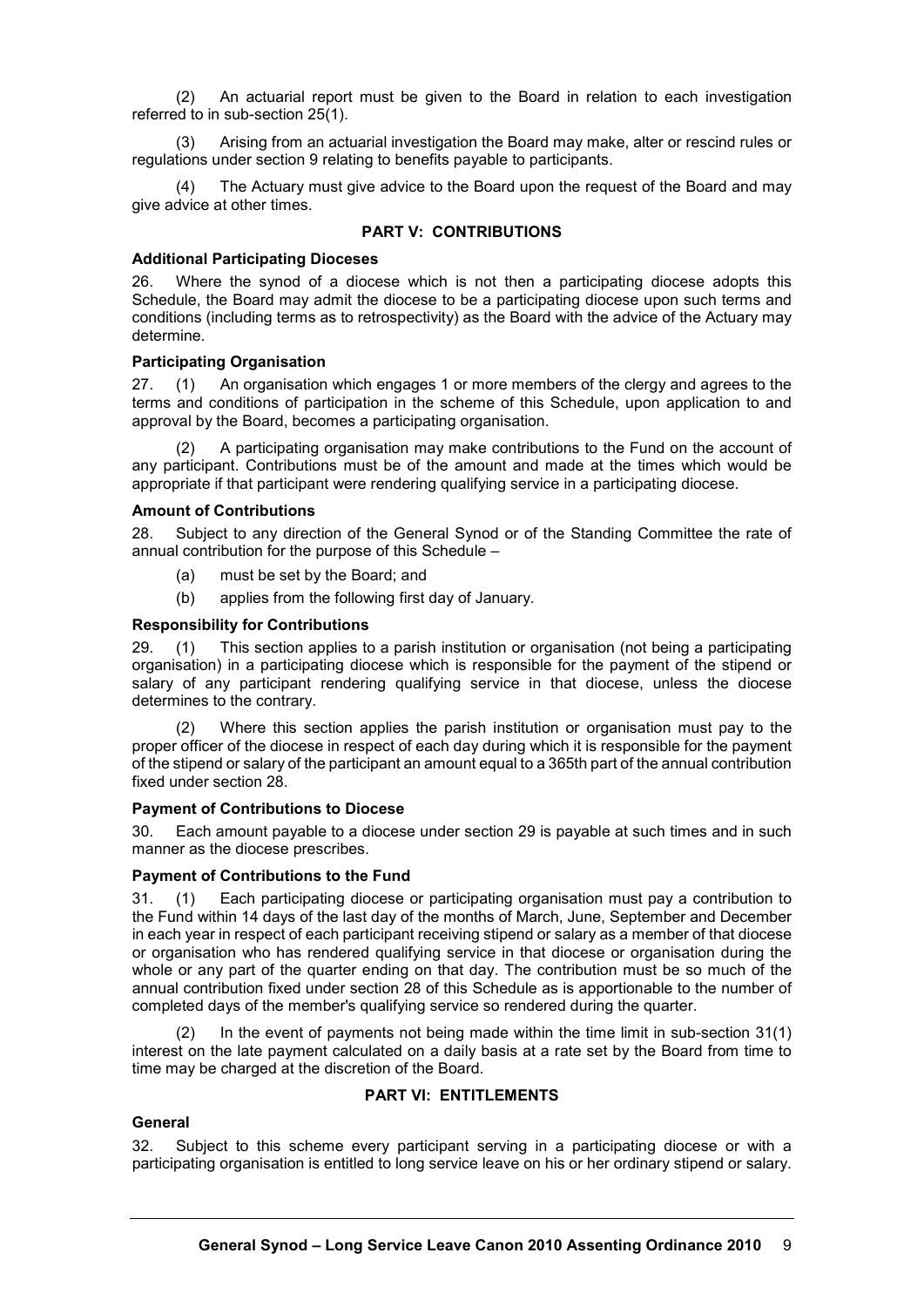## **Amount of Long Service Leave**

- 33. (1) The amount of Long Service leave entitlement for a participant is
	- (a) on completion of 10 years of qualifying service an amount of long service leave calculated:
		- (i) at the rate of 10 weeks for 10 years qualifying service in respect of each year of qualifying service prior to the Commencement Date; and
		- (ii) at the rate of 13 weeks for 10 years qualifying service in respect of each year of qualifying service from and after the Commencement Date.
	- (b) subject to sub-clause 35(2), on completion of each subsequent year of qualifying service an amount of long service leave calculated;
		- (i) at the rate of 1 week for each year of qualifying service in respect of each year of qualifying service prior to the Commencement Date; and
		- (ii) at the rate of 1.3 weeks for each year of qualifying service in respect to qualifying service from and after the Commencement Date.
	- (c) on completion of a period of qualifying service fixed by the Board under sub-section (3), a period of leave fixed by the Board under sub–section (3).
	- (2) Sub-section (3) applies where in the opinion of the Board –
	- (a) the relevant circumstances of a participant are abnormal; and
	- (b) it would be to the disadvantage of the participant for sub-section (3) not to apply.
	- (3) Where this sub-section applies the Board may fix –
	- (a) (i) a period of qualifying service of less than 10 years where the participant has not completed 10 years qualifying service; or
		- (ii) a period of less than 5 years further qualifying service where the participant has completed 10 years qualifying service and part only of any subsequent period of 5 years qualifying service; and
	- (b) a period of long service leave to which the participant is entitled upon completion of the period fixed under paragraph 33(3)(a).

(4) Where long service leave has been taken by a participant the participant's long service leave entitlement is reduced accordingly.

(5) An entitlement under this section only arises in respect of completed years of qualifying service.

# **Qualifying Service**

- 34. (1) Qualifying service means
	- (a) service at any time whether before or after Parts II and III of the Initial Canon came into force –
		- (i) in a diocese the synod of which resolved before or within 12 months after the coming into force of those Parts that the diocese participate in the scheme of the Initial Canon; and
		- (ii) in that part of the Diocese of Carpentaria which became the Diocese of the Northern Territory by virtue of the Diocese of the Northern Territory Formation Canon of 1966;
	- (b) service at any time after Parts II and III of the Initial Canon came into force
		- (i) in any other diocese after that diocese has become a participating diocese; or
		- (ii) in a participating organisation after that organisation has become a participating organisation.

(2) Notwithstanding any other provisions of this Schedule, in calculating the length of qualifying service of any participant the following must not be taken into account –

- (a) any excess over 15 years service rendered before Parts II and III of the Initial Canon came into force;
- (b) any service rendered after Parts II and III of the Initial Canon and the Former Canon came into force in respect of which –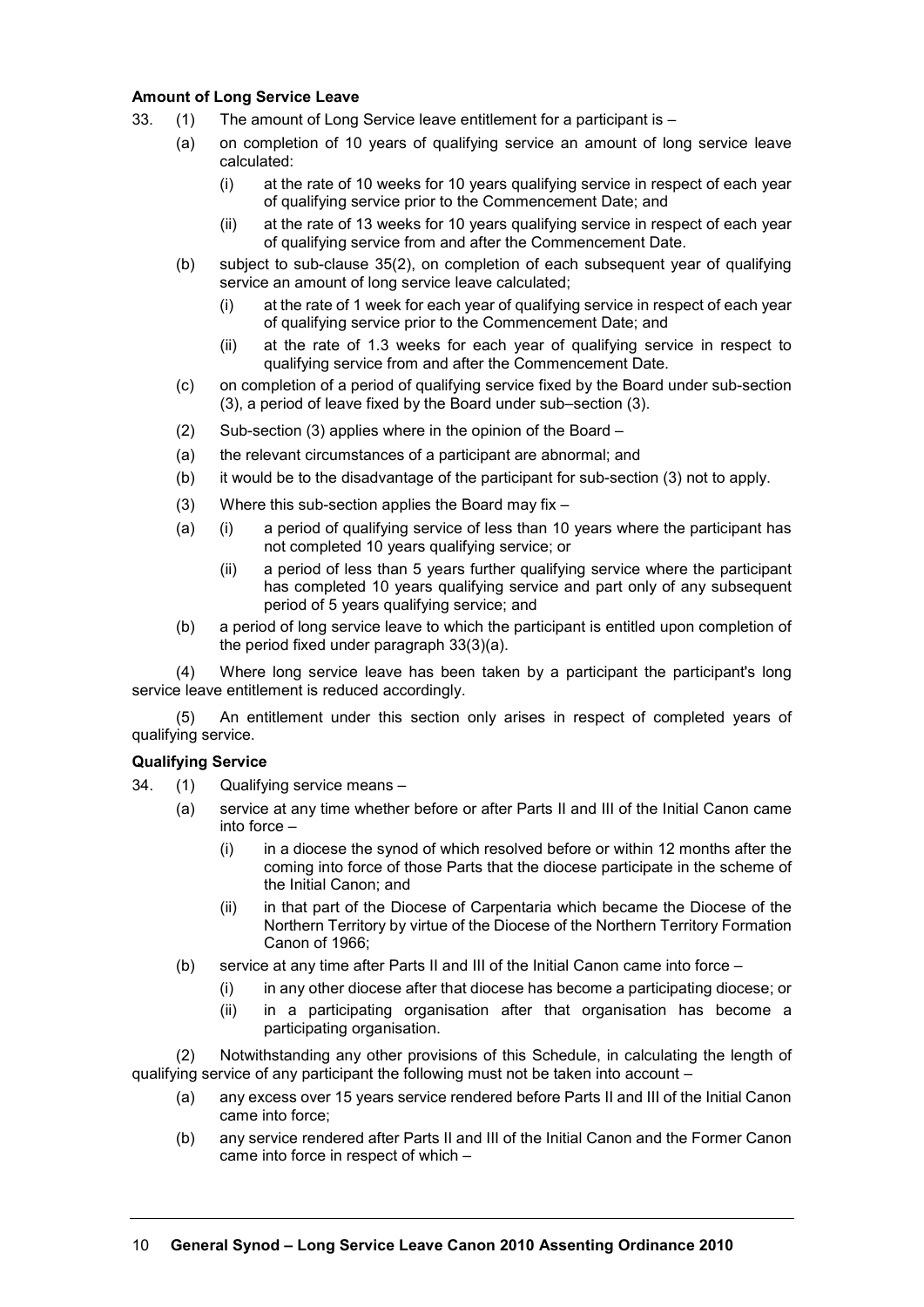- (i) the contributions mentioned in Part V have not been paid; or
- (ii) where that service is missionary service, in respect of which there has not been paid to the Fund a sum which corresponds to the aggregate of the contributions which would have been payable in respect of a like period of service in a participating diocese;
- (c) any period of service in respect of which leave has been taken or payment made under the provisions of the Initial Canon, the Former Canon, this Schedule or of any other long service leave scheme,
- (d) any period of service which is taken into account under any Act of any Parliament award or industrial agreement in calculating an entitlement to leave in the nature of long service leave or payment in lieu of such leave whether the Act award or industrial agreement is made before or after any part of this Schedule came into force. This paragraph does not apply however in calculating the length of qualifying service of any participant who has made application under sub-section 34(3).
- $(3)$  (a) When on a particular date a participant has  $-$ 
	- (i) begun to render qualifying service; or
	- (ii) resumed rendering qualifying service;

the participant may make application to the Board to be deemed to have begun or resumed rendering that service on an earlier date.

- (b) The Board, acting upon actuarial advice, may determine a date from which and conditions (including conditions as to payment of contributions in respect of the period between the last mentioned date in paragraph 34(3)(a) and the first mentioned date) subject to which the applicant under paragraph 34(3)(a) is deemed to have begun or resumed rendering qualifying service as the case may be.
- (c) In making a determination under paragraph  $34(3)(b)$  the Board
	- (i) must take into account without further contribution any period of less than 10 years qualifying service which ended less than 5 years before the date of the determination; and
	- (ii) may take into account any period of less than 10 years qualifying service which ended 5 or more years before the date of the determination;

in respect of which the participant has not under the Initial Canon, the Former Canon or this Schedule taken leave or received payment.

- (d) The Board is not required to maintain a record of qualifying service for more than five years after the qualifying service ceases to be rendered by reason only of –
	- (i) anything in this sub-section; or
	- (ii) the qualifying service having been rendered (wholly or partly) before the commencement of this Schedule.

Where any such record has existed, but no longer exists, the Board –

- (iii) may still determine a date under paragraph (b); and
- (iv) if it sees fit may at any time reconstruct the record to its satisfaction and rely on the reconstructed record.

#### **Periods of Leave**

35. (1) Leave may be granted and taken in 1 continuous period or if the participant and the diocese or participating organisation so agree in separate periods as follows –

- (a) where the amount of the leave exceeds 5 weeks but does not exceed 13 weeks, in 2 separate periods; or
- (b) where the amount of the leave exceeds 13 weeks, in 2 or 3 separate periods.

(2) Any period of leave granted pursuant to sub-section (1) must be comprised of complete weeks each comprised of 7 days.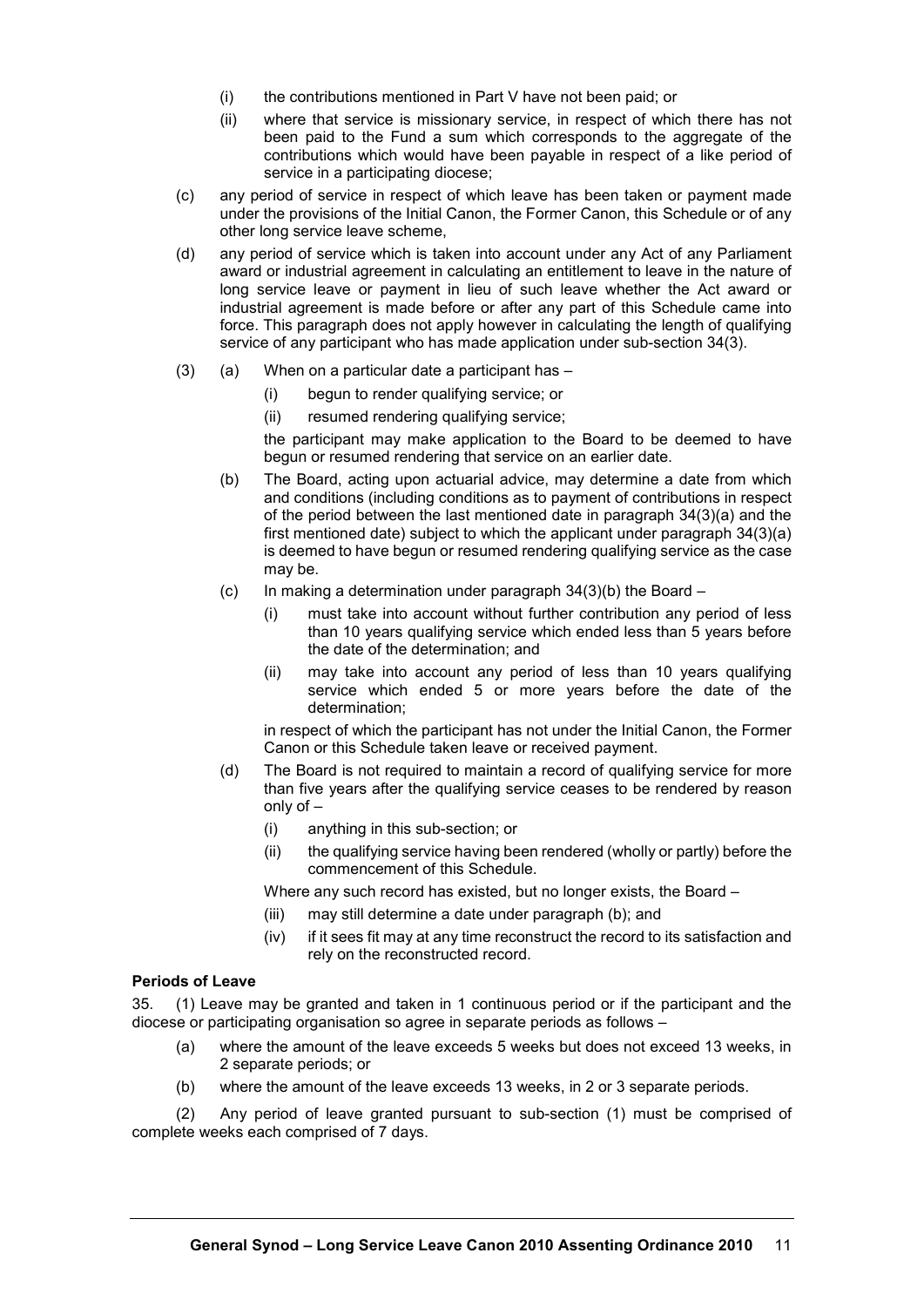## **Annual Holidays Excluded**

36. Long service leave taken under this Schedule is exclusive of annual holidays but is inclusive of all other days off occurring during the leave.

#### **When Leave to be Taken**

37. Where a participant has become entitled to long service leave under this Schedule the leave must be given and the participant must take the leave –

- (a) where the participant is serving in a participating diocese, as soon as practicable having regard to the needs of the diocese in which the participant is serving except that after an entitlement to leave has accrued the diocese and the participant may agree that the taking of the leave be postponed until an agreed date; or
- (b) where the participant is not serving in a participating diocese or is serving in a participating organisation, as soon as practicable having regard to the needs of the Church or the participating organisation.

## **Priority as Between Participants**

38. Participating dioceses and participating organisations determine the order in which participants entitled to long service leave take that leave but, in determining that order, ordinarily must give priority to those who have rendered the longest qualifying service.

## **Notice of Leave**

39. Every participating diocese or participating organisation must give to each participant, unless that participant otherwise agrees, at least 3 months' notice of the date from which it is proposed that the participant's long service leave shall be given and taken.

## **PART VII: NATURE OF SERVICE**

40. (1) Every participating diocese or participating organisation must advise the Board if a participant begins or concludes part-time service.

(2) Where a participating diocese or participating organisation advises the Board in accordance with sub-section 40 (1) they shall advise the Board of the equivalence of that service to full-time service in that participating diocese or participating organisation.

(3) Any payment or apportioned payment made by the Board in relation to a participant on part-time service shall be pro-rated in accordance with the advice given by the participating diocese or participating organisation in accordance with sub-section 40 (2).

# **PART VIII: PAYMENT**

#### **Notional Stipend**

41. (1) The Standing Committee acting upon the advice of the Board may from time to time determine –

- (a) a notional annual stipend in respect of all participants expressed as a sum per annum; or
- (b) a notional annual stipend as so expressed in respect of each of two or more categories of participants determined by the Standing Committee on the advice of the Board; effective from the next first day of January.

#### **Sabbatical Allowance**

42. (1) In respect of each day of long service leave actually taken the rate at which sabbatical allowance is payable is –

- (a) subject to paragraph  $42(1)(b)$  a rate per day equal to 35.5% of a 365th part of the notional stipend pro-rated for the nature of service; or
- (b) if the Standing Committee, acting on the advice of the Board, fixes another rate per day, the rate so fixed for the time being.

#### **Normal Payment**

43. (1) Where a participant whose salary or ordinary stipend is paid by a participating diocese, by a parish, institution or organisation in a participating diocese or by a participating organisation, enters upon a period of long service leave –

(a) the participant must be paid his or her salary or ordinary stipend in respect of that period of leave either –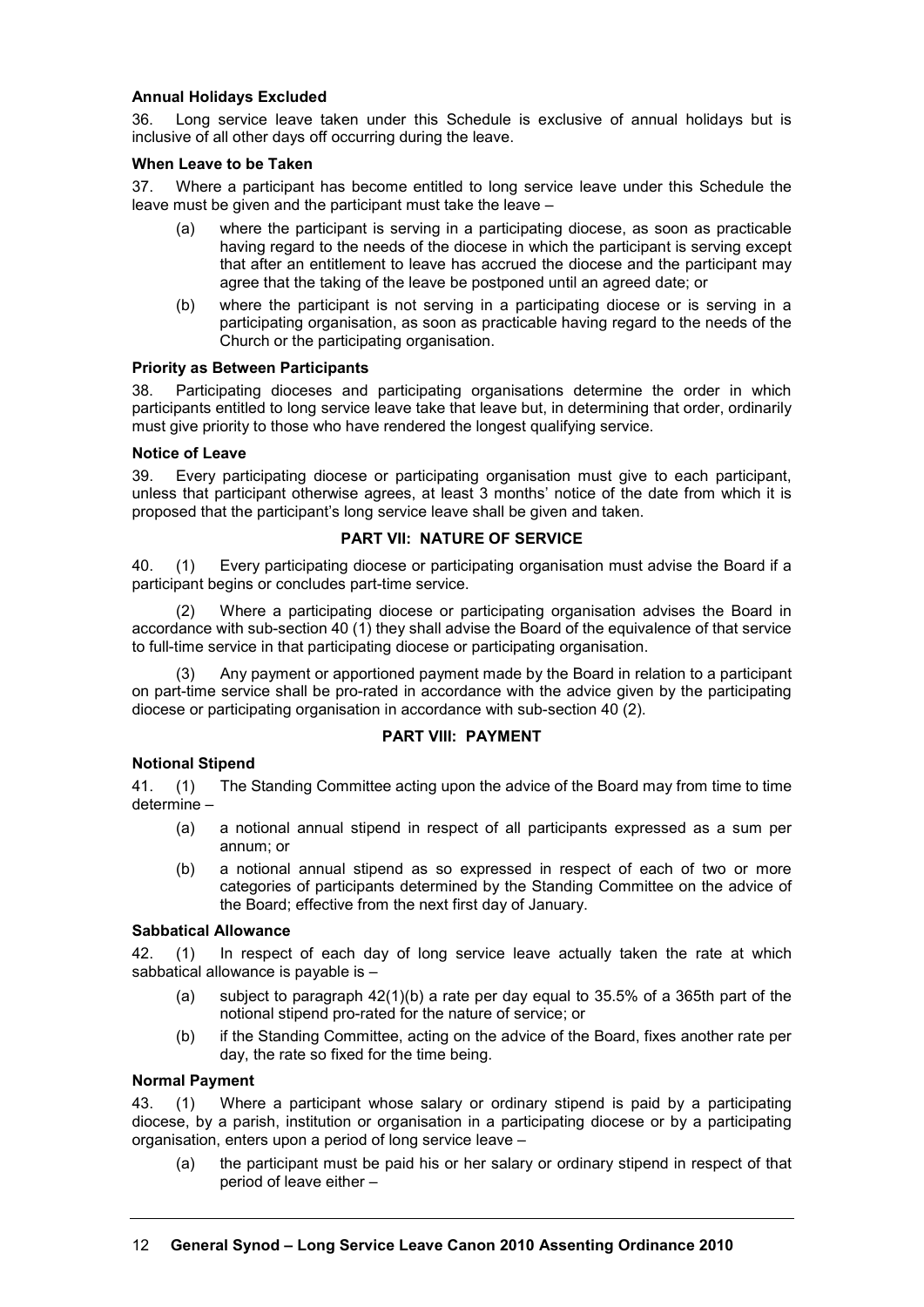- (i) in a single payment when the participant enters upon the period of leave; or
- (ii) at the time or times at which the participant's salary or stipend would have been paid if he or she had not taken leave.
- (b) (i) the Board must pay to the diocese in which the participant was serving or the participating organisation by which the participant was employed immediately before he or she entered upon the leave a sum equal to so much of the notional annual stipend as is apportionable to that period of leave and prorated for the nature of service.
	- (ii) where the salary or ordinary stipend of the participant is not paid by the diocese itself the diocese must remit that sum to the parish institution or organisation by which such salary or stipend is paid; and
- (c) the Board in addition must pay to the diocese or participating organisation a sabbatical allowance in respect of that period of leave and pro-rated for the nature of service and that sabbatical allowance must be paid in full to the participant.

(2) Upon a payment being made by the Board under this section the liability of the Fund in respect of the participant for whose benefit it is paid is discharged to the extent of that payment.

# **Payment Direct to Participant**

44. (1) Where a participant whose ordinary salary or stipend is not paid by a participating diocese, by a parish institution or organisation in a participating diocese or by a participating organisation enters upon a period of long service leave the Board must pay directly to the participant so much of the notional annual stipend as is apportionable to the period of that leave and pro-rated for the nature of service and a corresponding sabbatical allowance.

(2) The Board may make the payment under sub-section 44(1) conditional upon the participant entering into such an agreement with it relating to the acceptance by the participant of other payments in the nature of stipend salary or wages or the like as the Board deems proper.

# **Payment in lieu on Death**

45. (1) When the qualifying service of a participant terminates by reason of the participant's death then an amount for each completed year of service is to be paid, equal to 1 week for each year of qualifying service performed prior to the Commencement Date and 1.3 weeks for each year of qualifying service performed on or after the Commencement Date of the notional stipend current at the date of the participant's death together with a proportionate payment for any incomplete year of qualifying service rendered.

- (2) The amount payable under sub-section  $45(1)$  –
- (a) is not to include the sabbatical allowance; and
- (b) is payable to such person or persons as the Board determines.

# **Payment in Lieu on Resignation or Retirement**

46. (1) When the qualifying service of a participant terminates other than by reason of the participant's death, and –

- (a) the participant has completed at least 5 years qualifying service; and
- (b) sub-section 33(3) does not apply;

then the participant is to be paid an amount equal to one week for each year of qualifying service performed prior to the Commencement Date and 1.3 weeks for each year of qualifying service on or after the Commencement Date of the then current notional stipend and pro -rated for the nature of service together with a proportionate payment for any incomplete year of qualifying service rendered and pro-rated for the nature of service.

(2) The amount payable under sub-section 46(1) is not to include a sabbatical allowance.

# **Payment to Another Fund**

47. (1) Where the participating diocese or organisation which contributes in respect of a participant gives notice to the Board under this section then at the expiration of three months from the date of giving notice the Board is empowered to exercise its discretion under sub-section 47(2) as if the participant had resigned at the expiration of the period of three months.

(2) Where a participant resigns and the Board satisfies itself –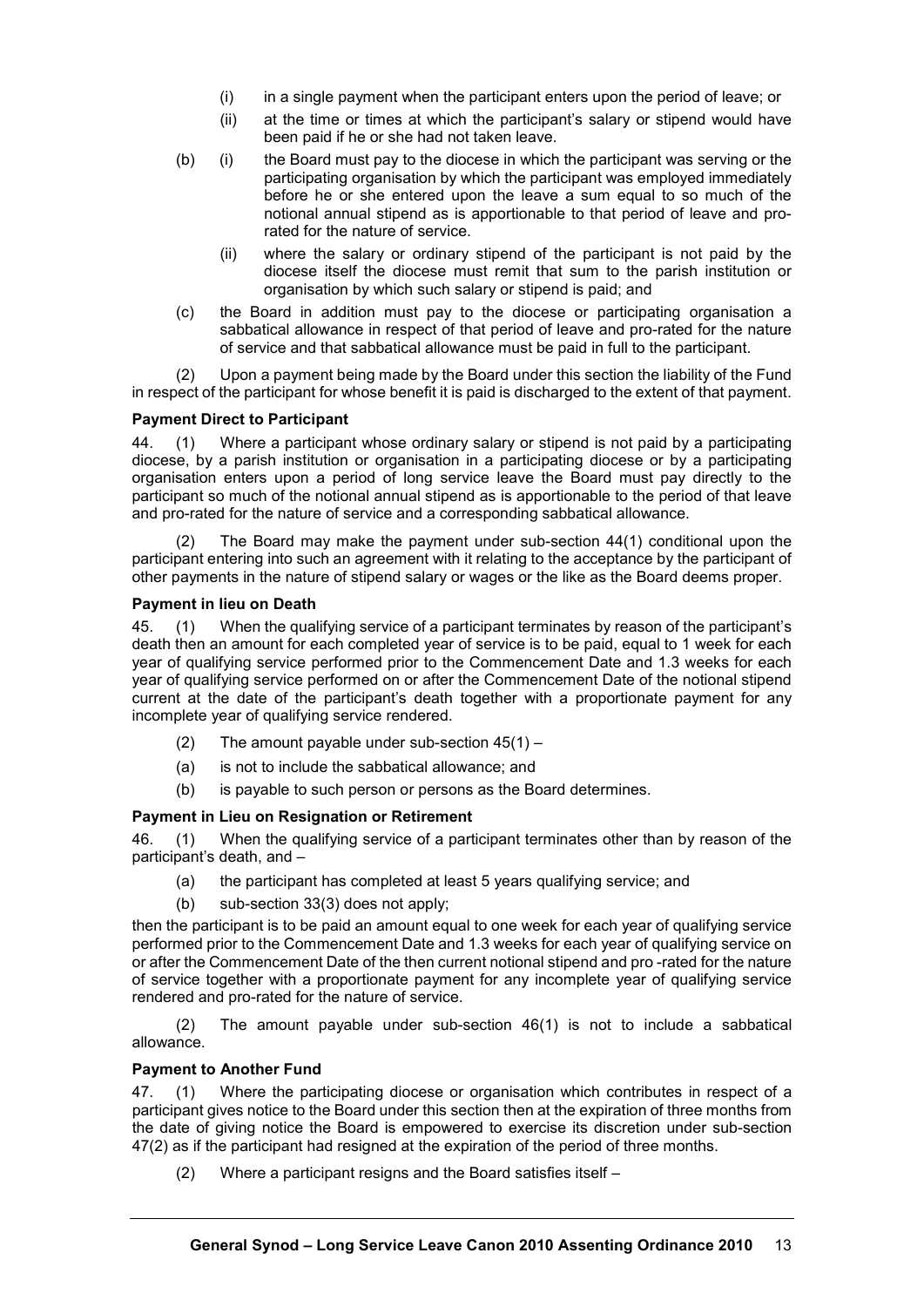- (a) that the participant intends to continue or resume employment under conditions of employment where contributions are to be made to another fund or organisation whose constitution and rules for the payment of benefits are similar to those of the Fund ("the other Fund"); and
- (b) that employment is, or will become, available to the participant to take up;

the Board in its discretion, exercisable at any time before payment is made under this Part, may decide that this section applies, whether or not the participant has completed 10 years of qualifying service.

- (3) If the Board decides that this section applies section 46 does not.
- (4) Where this section applies and –
- (a) the participant has completed 10 years or more of qualifying service; or
- (b) the participant had not completed 10 years of qualifying service but has completed a period of less than 10 years qualifying service fixed under sub-section 33 (3);

the Board must pay the amount payable under this section either to the other fund or to the participant, as the Board sees fit.

(5) Where this section applies but the participant has not completed 10 years or more of qualifying service or a period of less than 10 years qualifying service fixed under sub-section 33 (3), the Board at its sole discretion may fix the participant's completed service as qualifying service under sub-section 33 (3), and must pay the amount payable under this section to the other fund.

(6) The amount payable under this section is an amount equal to one week for each year of qualifying service performed prior to the Commencement Date and 1.3 weeks for each year of qualifying service on or after the Commencement D ate of the then current notional stipend and pro-rated for the nature of service together with a proportionate payment for any incomplete year of qualifying service rendered and pro-rated for the nature of service.

(7) The Board may at any time before payment is made under this section revoke its decision, in which case this section no longer applies and section 46 once again applies.

# **PART IX: GENERAL**

# **Winding Up**

48. (1) In this section –

"End Date" is the date on which the Fund is wound up or dissolved.

"Liability of the Fund for long service leave benefits" means the liability of the Fund for long service leave benefits payable under the Canon determined in accordance with applicable Australian Accounting Standards or similar standards applicable from time to time.

"Successor Fund" means an entity, fund, authority or institution of similar purpose to the Fund and whose constitution or trust deed and rules for the payment of benefits are as nearly as possible similar to those of the Fund, and which is an Eligible Charity.

"Surplus Assets" means, in respect of the Fund as at the End Date, the assets, property or money of the Fund, remaining after satisfaction of, or provision for, the debts and liabilities of the Fund, other than the liability of the Fund for long service leave benefits.

- $(2)$  If –
- (a) the Fund is wound up or dissolved for any reason, and
- (b) on the End Date there are Surplus Assets of the Fund,

the Surplus Assets are to be paid or transferred in accordance with this section.

(3) The Surplus Assets are to be paid or transferred in accordance with the following provisions –

- (a) Each Participating Diocese and Participating Organisation as at the End Date is to nominate to the Board a Successor Fund for that Participating Diocese or Participating Organisation.
- (b) If a Participating Diocese or Participating Organisation does not nominate a Successor Fund to the Board within 6 months after request made by the Board, the